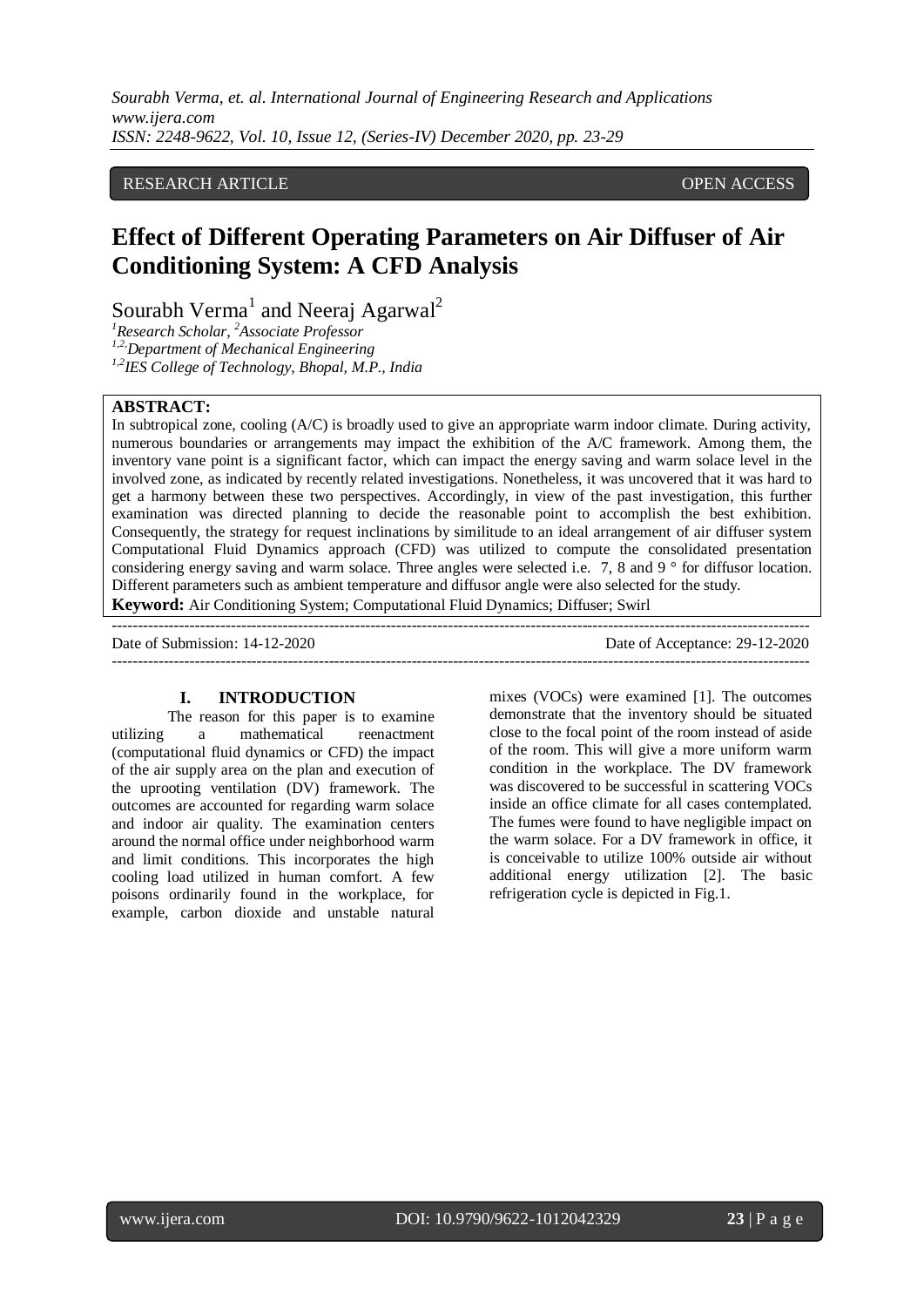

**Fig.1 Air Conditioning System**

Conditioning and ventilating open office spaces requires innovations as new buildings aim to be more intelligent, energy efficient and healthy [3]. This paper explores the possibility of using a localized airflow to divide an open cubicle office into zones without partition walls. Computational fluid dynamics (CFD) model was used to simulate localized airflow in a cubicle office and both the energy and the indoor air quality concerns were addressed. The findings suggest that (1) localized airflow is plausible for zoning purposes, (2) localized airflow can result in both temperature and pollutant concentration segregations, (3) temperature segregations provide possible energy savings if coupled with occupancy-based HVAC control, and finally (4) limited air mixing between zones provide a novel way for better ventilation and indoor contaminant control. In air conditioning system the position of diffuser plays important role. The common type of diffuser used are shown in Table1 [4].

# **II. HISTORY OF AIR DIFFUSER**

History of the improvement of DAWT's stretches a time of over 50 years. So far with no business achievement. In the underlying long periods of improvement, the transformation cycle was not seen quite well. Experimentalists strived at augmenting the weight drop over the rotor plate, yet needed hypothetical knowledge into improving the exhibition. Expanding the diffuser zone just as the negative back weight at the diffuser exit was discovered beneficial in the investigations. Cases were made that presentation increases with a factor of at least 4 were practical, yet these cases were not affirmed tentatively. With a basic energy hypothesis, created along the lines of force hypothesis for exposed wind turbines, it was demonstrated that power growth is relative to the mass stream increment produced at the spout of the DAWT. Such mass stream growth can be accomplished through two essential standards: increment in the diffuser leave proportion or potentially by diminishing the negative back weight at the exit. The hypothesis predicts an ideal weight drop of 8/9 equivalent to the weight drop for uncovered wind turbines free from the mass stream growth acquired. The most extreme measure of energy that can be extricated per unit of volume with a DAWT is likewise equivalent to for an uncovered breeze turbine [5]. Execution forecasts with this hypothesis show great concurrence with a CFD computation. Examination with a lot of test information found in writing shows that practically speaking force enlargement factors over have never been accomplished [6-8].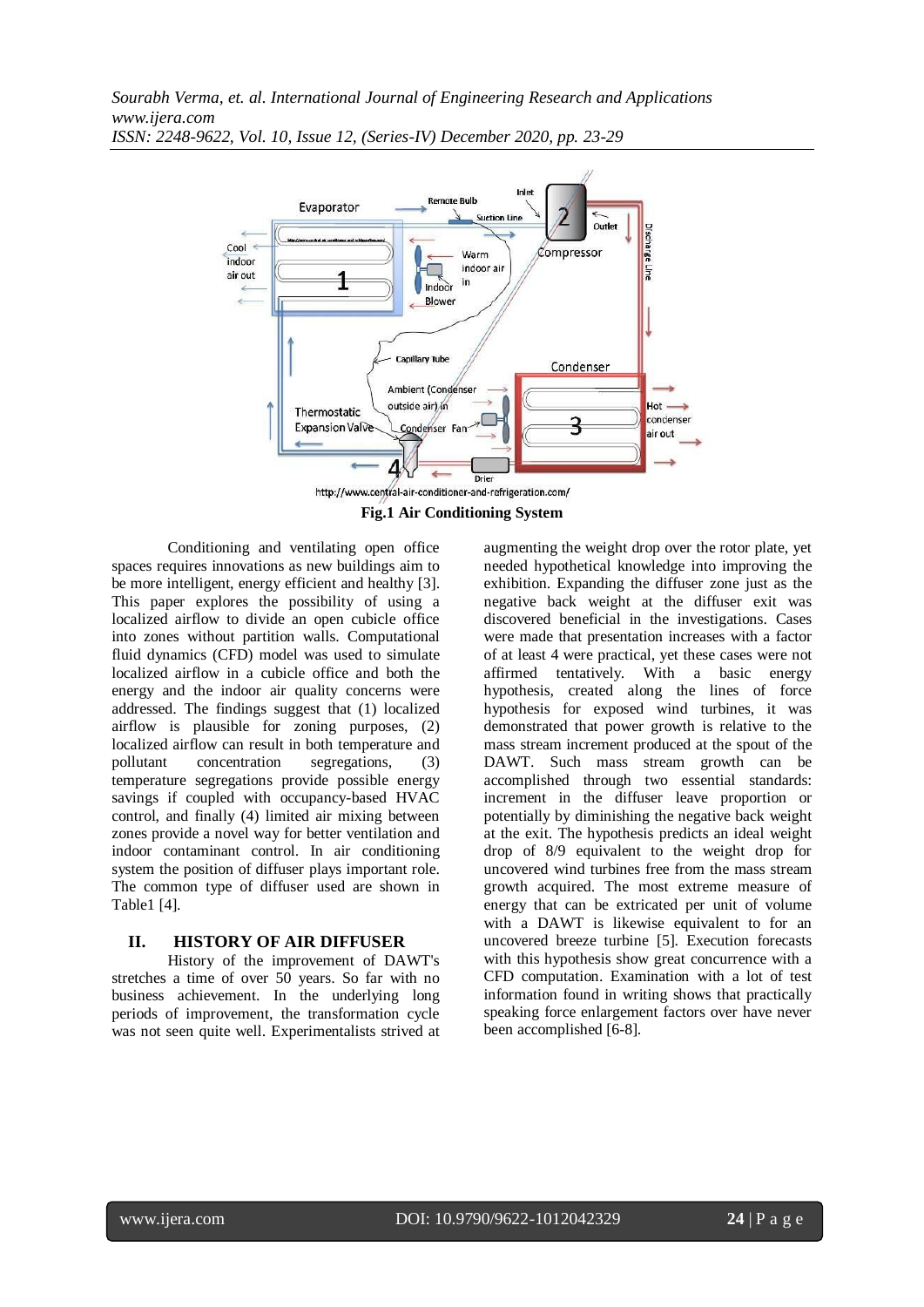| <b>Types of system</b>      | <b>Source</b>                     | Table 1 Different 1 year of Diffuser<br><b>Return</b> | <b>Figure</b> |
|-----------------------------|-----------------------------------|-------------------------------------------------------|---------------|
|                             |                                   | Return opening                                        |               |
| Mixing ventilation          | End wall-mounted                  | below supply                                          |               |
|                             |                                   | terminal                                              |               |
| Mixing ventilation          |                                   |                                                       |               |
|                             | Ceiling swirl                     | End wall-mounted                                      |               |
|                             | <b>Diffuser</b>                   | below ceiling                                         |               |
| Mixing ventilation          | Circular ceiling<br>Diffuser      | End wall-mounted<br>below ceiling                     |               |
| Displacement<br>ventilation | End wall-mounted End wall-mounted | below ceiling                                         |               |
| Perpendicular               |                                   | Ceiling-mounted lowEnd wall-mounted at                |               |
| ventilation                 | impulse fabric                    | ground level                                          |               |
|                             | terminal                          |                                                       |               |

# **III. FLOW PATTERN THROUGH DIFFERENT DIFFUSER**

The stream example of air through various diffusers can be pictured with the assistance of smoke. The smoke is made inside the diffuser chamber and it is quickened through the diffuser by the adapted air coming from the climate control system.



**Fig. 2 Diffuser Angle of 7**°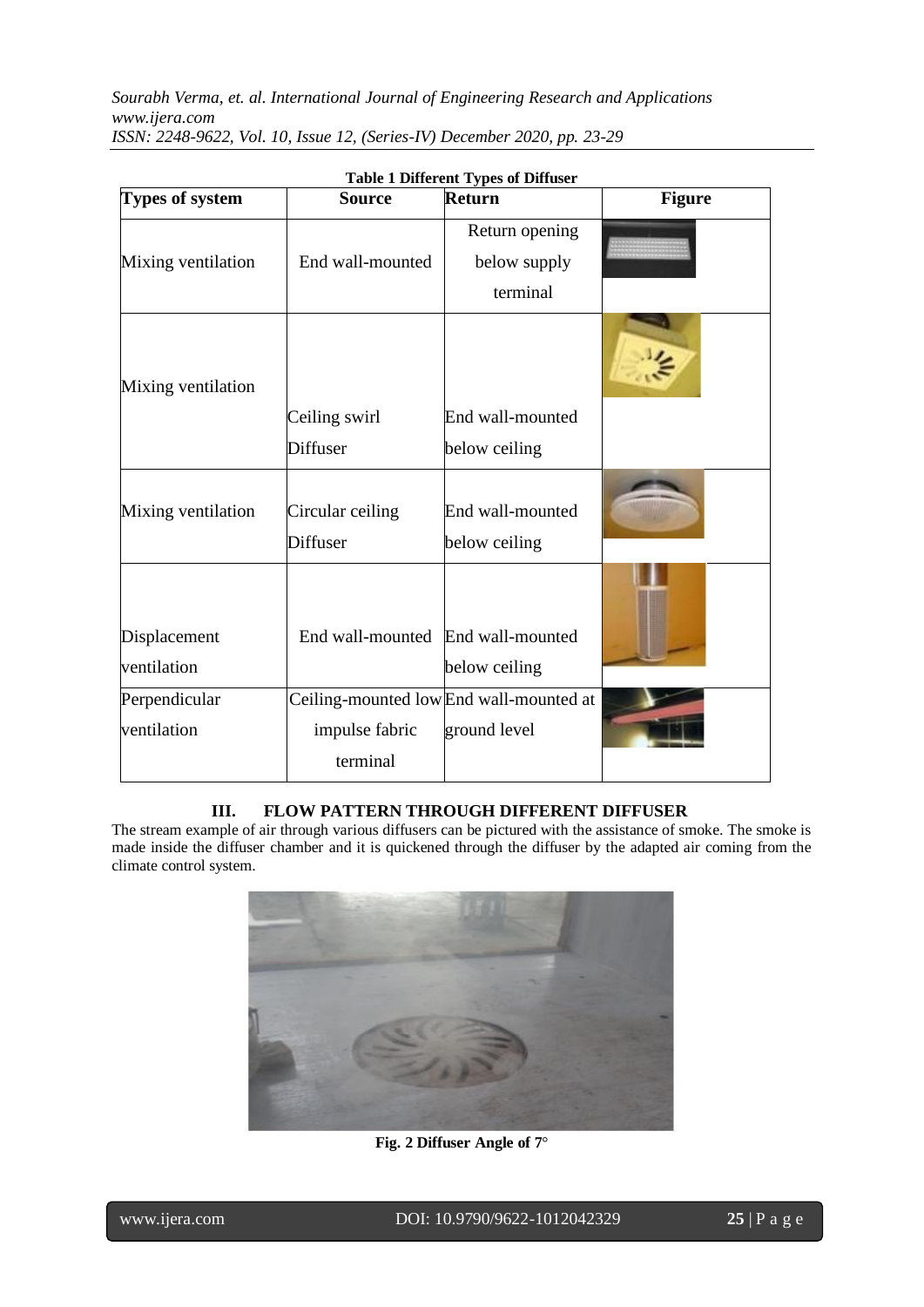

**Fig. 3 Diffuser Angle of 8**°

#### **IV. COMPUTATION FLUID DYNAMICS-A SIMULATION TOOL**

The full cooling and the defined cooling plans in enormous space structures were researched dependent on wind stream estimation that relates to an in-quiet lobby of a medical clinic building. We thought about and dissected the indoor solace boundaries, for example, temperature and air speed. Based on the estimations, we determined the hypothetical burden list by tackling the model for inward surface temperature of the structure envelope dependent on the changed brilliant warmth move technique. Utilizing stream fields and boundaries that are produced by computational liquid elements (CFD), the indoor warm solace while embracing the full cooling and the defined cooling plans can be successfully broke down. What's more, the separate energy saving pace of the two cooling configuration loads in the lobby at various story statures, windowdivider proportions, and air supply statures can be

looked at. At last, the suggestion for use of the delineated cooling configuration was advanced in enormous space structures [9-11].

#### **V. RESULTS AND DISCUSSION**

We have done likewise examination yet with a reproduction procedure and contrast the outcomes and the test perusing by taking the reference. The nature and conduct of air diffused by three distinct sorts of twirl diffuser having openings with draft point of 7, 8, and 9 degree. The diagrams are plotted between temperature of diffused air inside the room and vertical range from the floor level. Weight, Temperature, Velocity dispersion inside the room and the diagrams are plotted at six distinct areas inside the room, which shows the examination among Experimental and CFD strategy. The outcomes are portrayed in organization and graphical structure at all six conditions.



**Fig.4 Temperature profile at Diffuser Angle of 7**°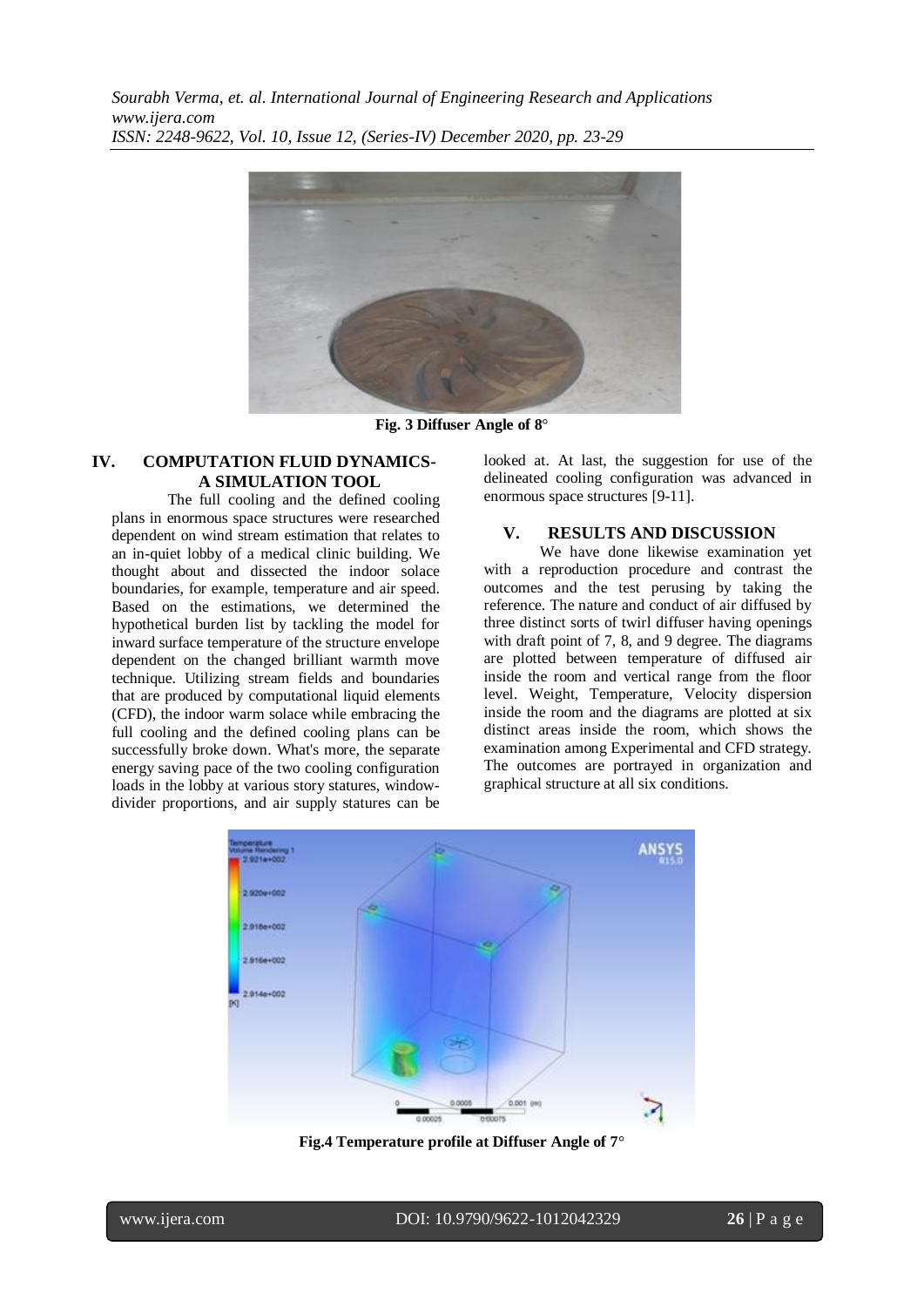

**Fig.5 Velocity Profile at Diffuser Angle of 7**°



**Fig.6 Temperature Profile at Diffuser Angle of 8**°



**Fig.7 Velocity Profile at Diffuser Angle of 8**°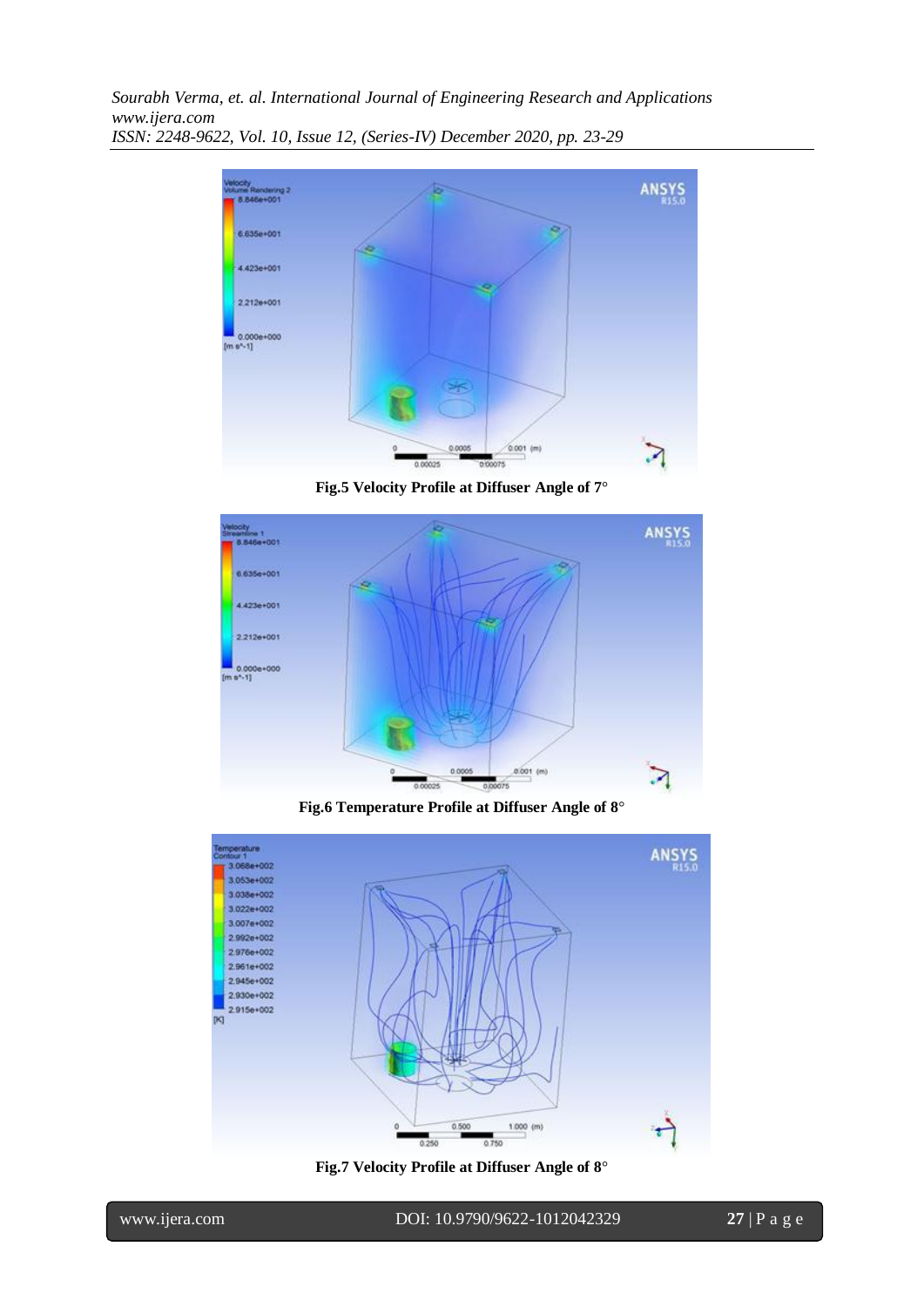

**Fig.8 Density Profile at Diffuser Angle of 8**°



**Fig.9 Pressure Profile at Diffuser Angle of 8**°